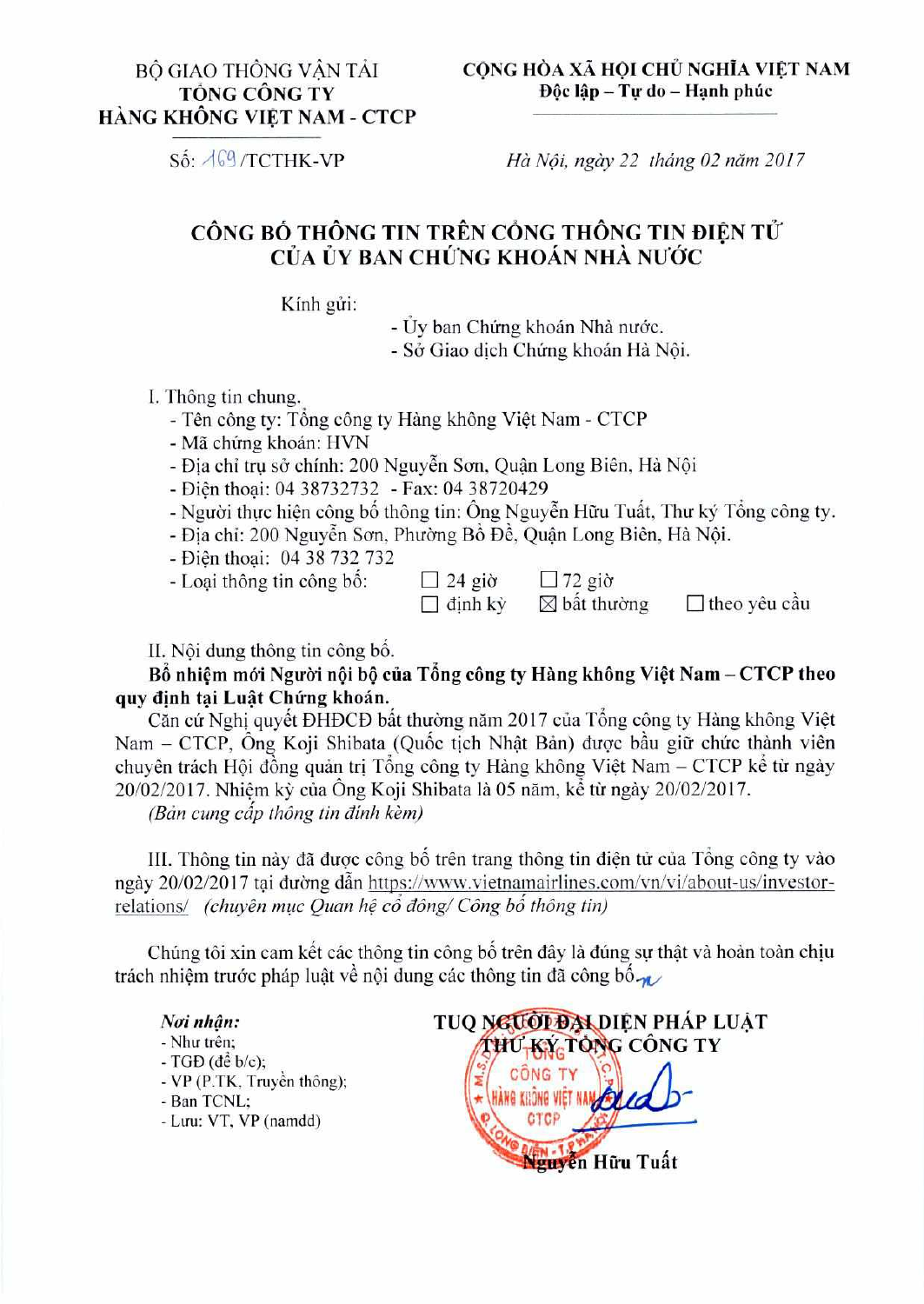**BAN CUNG CAP THONG TIN**  *CIRRICULLUM VITAE* 

*(Ban hành kèm theo Thông tư số 155/2015/TT-BTC ngày 06 tháng 10 năm 2015* của Bô Tài chính hướng dẫn công bố thông tin trên thị trường chứng khoán) *(Promulgated with the Circular No 155/2015/77-BTC on October 06, 2015 of the Ministry of Finance guiding the Information disclosure on securities markets)* 

> **CỘNG HÒA XÃ HỘI CHỦ NGHĨA VIỆT NAM** BQc lap **- Tv do - Hph phtic**  *THE SOCIALIST REPUBLIC OF VIETNAM Independence - Freedom - Happiness*

> > *Ha N6i, ngay 21 thang 02 Mtn 2017 Hanoi, 21' February 2017*

## **BÁN CUNG CÁP THÔNG TIN/CIRRICULLUM VITAE**

Kính gửi: - Ủy ban Chứng khoán Nhà nước **- Sel Giao dich chirng khoan Ha NOi** 

> **To: -** *The State Securities Commission - The Hanoi Stock Exchange*

**1/ HQ va** *ten /Full name:* **KOJI** SHIBATA

**2/ Gkri tinh/Sex:** *Nam/ Male* 

**3/ Ngay thang nom** *sinh/Date of birth:* **16 thang 08 nom 1957/** *16th August 1957* 

4/ Nơi sinh/Place of birth: Nhật Bản/ Japan

5/ Số CMND/*ID card No.:* TR6136051 Ngày cấp/*Date of issue* 20 tháng 5 năm 2016/ **20thMay, 2016 Nai** *cap/Place of issue: Nhat Ban/ Japan* 

**6/ Quirk** *tichlNationality: Nhat Ban/ Japan* **7/ Dan** *tOclEthnic:* 

**8/ Dia chi thuang** *tralPermanent residence:* **2-29-14 Someino,** Sakura-shi, Chiba, **Japan.** 

9/ Số điện thoại/Telephone number:

*10/* **Dia chi** *email/Email:*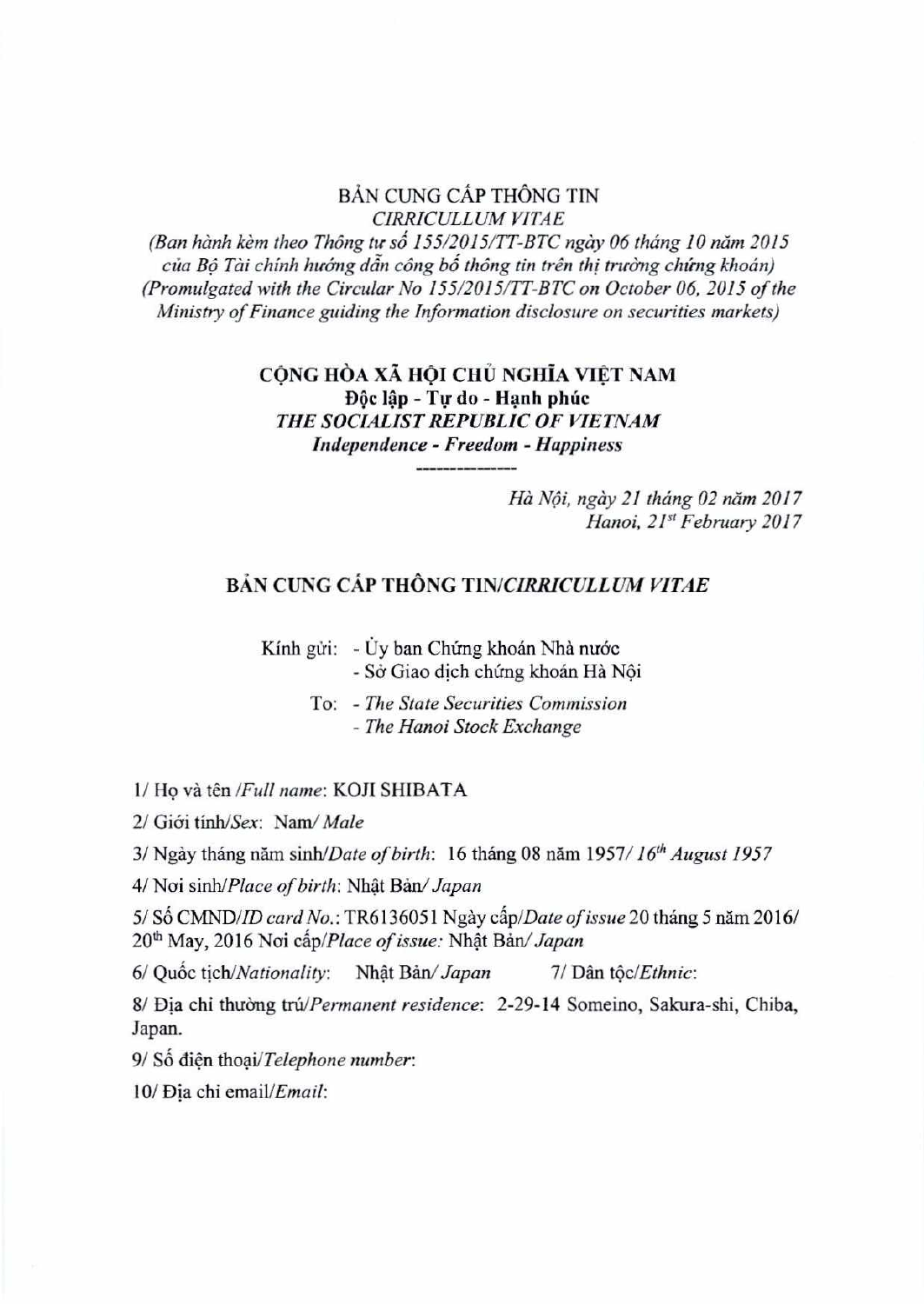11/ Chức vu hiện nay tai tổ chức là đối tương công bố thông tin/*Current position in an institution subject to information disclosure Rules:* Thành viên Hội đồng quản tri/ *Member of BOM* 

12/ Các chức vụ hiện đang nắm giữ tại tổ chức khác/*Positions in others companies*: Phó Tổng giám đốc cấp cao, Giám đốc phụ trách Kế hoạch chiến lược Châu Á - Thái Binh Ducmg, ANA Holdings Inc/ *Senior Vice President, Director, Strategic Planning-Asia Pacific, ANA Holdings* 

13/ Số CP năm giữ: 107.668.938 cổ phần, chiếm 8,77% vốn điều lệ, trong *do:/Number of shares in possession 107.668.938 , accounting for 8,77% of registered capital, of which:* 

*+ Dai diện (ANA Holdings Inc) sở hữu:/Possess on behalf of (ANA Holdings Inc):* 107.668.938 shares.

+ Cá nhân sở hữu/ Possess for own account: 0

14/ Các cam kết nắm giữ (nếu có)/*Other commitment of holding shares (if any)*:

Han chế chuyển nhượng trong 5 năm kể từ ngày 01/7/2016/ *Restricted for transfer in five-year anniversary of such date 01st July, 2016.* 

15/ Danh sách người có liên quan của người khai<sup>\*</sup>/List of related persons of *declarant:* 

| <b>STT</b><br>No. | Tên cá<br>nhân/tô<br>chức/<br>Name of<br>individual/<br>institution<br>al related<br>person | Số CMND/Hộ chiếu (đối<br>với cá nhân) hoặc Số GCN<br>đăng ký doanh nghiệp, Giấy<br>phép hoạt động hoặc giấy tờ<br>pháp lý tương đương (đối<br>với tô chức), ngày cấp, nơi<br>câp/ Number of ID or<br>Passport (for individual) or<br>Number of Business<br>Registration, License of<br>Operation or equivalent<br>legal documents (for<br>institution), date of issue,<br>place of issue | Số lượng CP/CCQ<br>năm giữ, tỷ lệ sở<br>hữu trên vốn điều lệ<br>của công ty đại<br>chúng, quỹ đại<br>chúng (nếu có)/<br>Number of<br>shares/fund<br>certificates in<br>possession,<br>ownership rate of<br>registered capital of<br>the public company,<br>public fund (if any) | Mối quan hệ/<br>Relationship |
|-------------------|---------------------------------------------------------------------------------------------|------------------------------------------------------------------------------------------------------------------------------------------------------------------------------------------------------------------------------------------------------------------------------------------------------------------------------------------------------------------------------------------|---------------------------------------------------------------------------------------------------------------------------------------------------------------------------------------------------------------------------------------------------------------------------------|------------------------------|
| 1                 | Izumi<br>Shibata                                                                            |                                                                                                                                                                                                                                                                                                                                                                                          |                                                                                                                                                                                                                                                                                 | Spouse                       |

\* Người có liên quan theo quy định tại khoản 34 Điều 6 Luật Chứng khoán ngày 29 tháng 6 năm 2006 Related persons are stipulated in Article 34, paragraph 34 of the Law on Securities dated 29<sup>th</sup> June 2006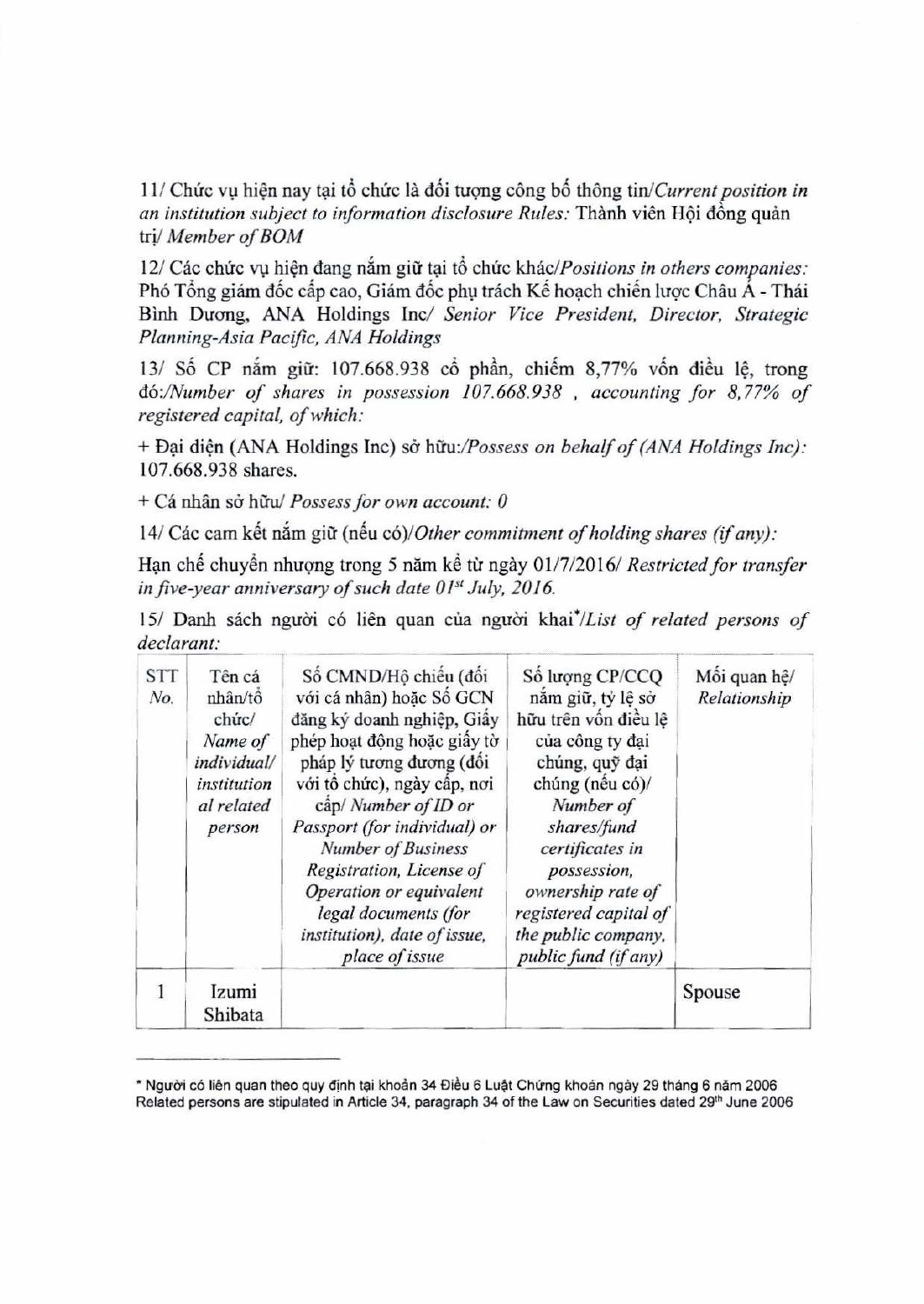| $\overline{2}$ | Konomi<br>Shibata                              | Daughter                                 |
|----------------|------------------------------------------------|------------------------------------------|
| 3              | Manami<br>Shibata                              | Daughter                                 |
| $\overline{4}$ | Toshiji<br>Shibata                             | Father                                   |
| 5              | Hidehiro<br>Shibata                            | <b>Brother</b>                           |
| 6              | Sugako<br>Shibata                              | Sister                                   |
| 7              | Meiko<br>Shibata                               | Sister                                   |
| 8              | Vanilla<br>Air Inc.                            | Outside<br>director<br>(Board<br>member) |
| 9              | Air Black<br>Box Asia<br>Pacific<br>Pte. Ltd., | Outside<br>director<br>(Board<br>member) |

16/ Lợi ích liên quan đối với công ty đại chúng (nếu có)/Related interest with public  $company (if any):$  **Không có/ None** 

17/ Quyền lợi mâu thuẫn với công ty đại chúng, quỹ đại chúng (nếu có)/ Conflict *interest with public company, public fund (if any): Không có/None* 

Tôi cam đoan những lời khai trên đây là đúng sự thật, nếu sai tôi xin hoàn toàn chịu trách nhiệm trước pháp luật/*I hereby certify that the information provided in this CV is true and correct and I will bear the full responsibility to the law.*